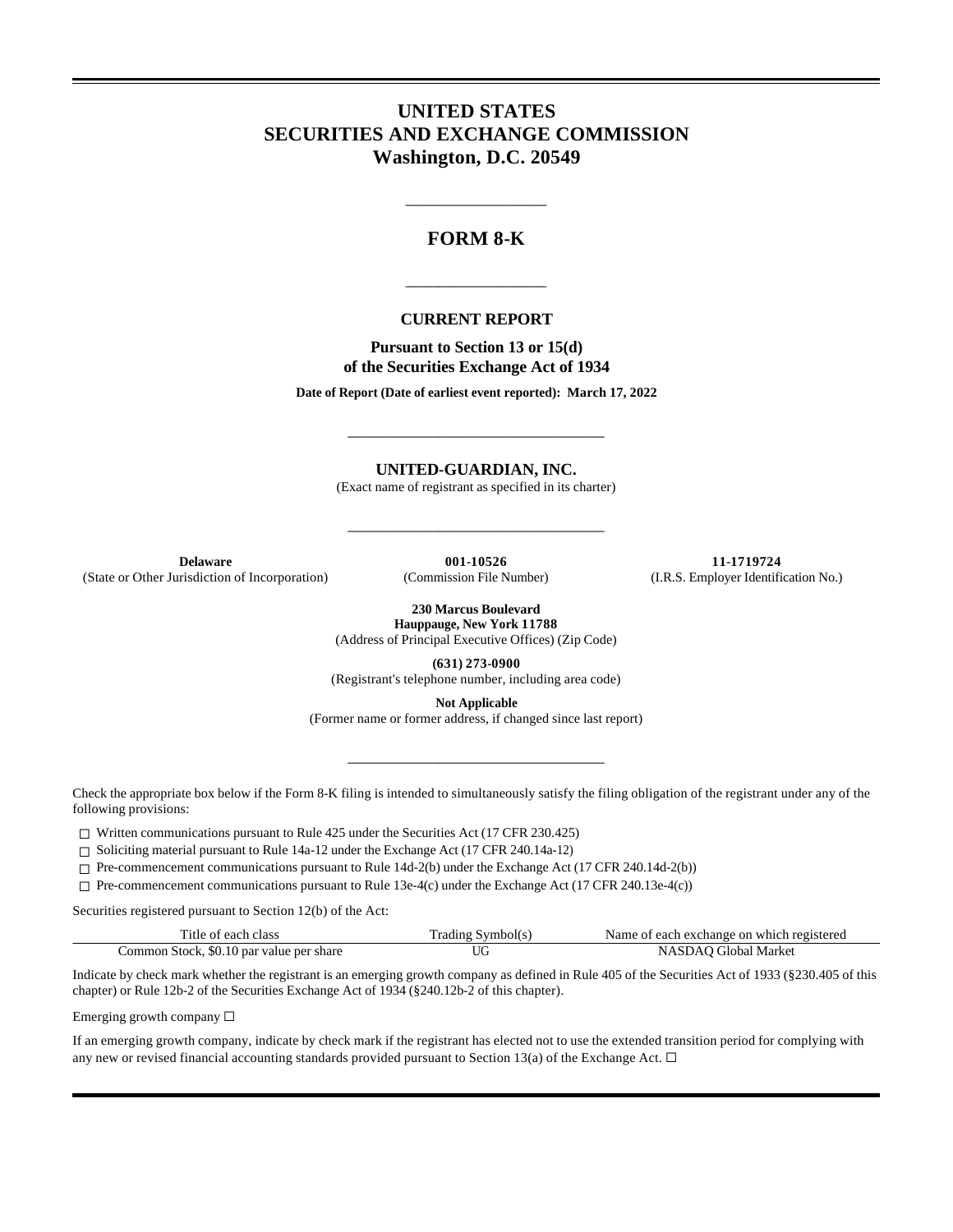#### **Item 2.02. Results of Operations and Financial Condition.**

On March 17, 2022, the Registrant issued a press release, a copy of which is attached hereto as Exhibit 99.1 and is incorporated herein by reference.

### **Item 9.01. Financial Statements and Exhibits.**

Exhibit 99.1 Press Release dated March 17, 2022<br>Exhibit 104 Cover Page Interactive Data File (em Cover Page Interactive Data File (embedded within the Inline XBRL document)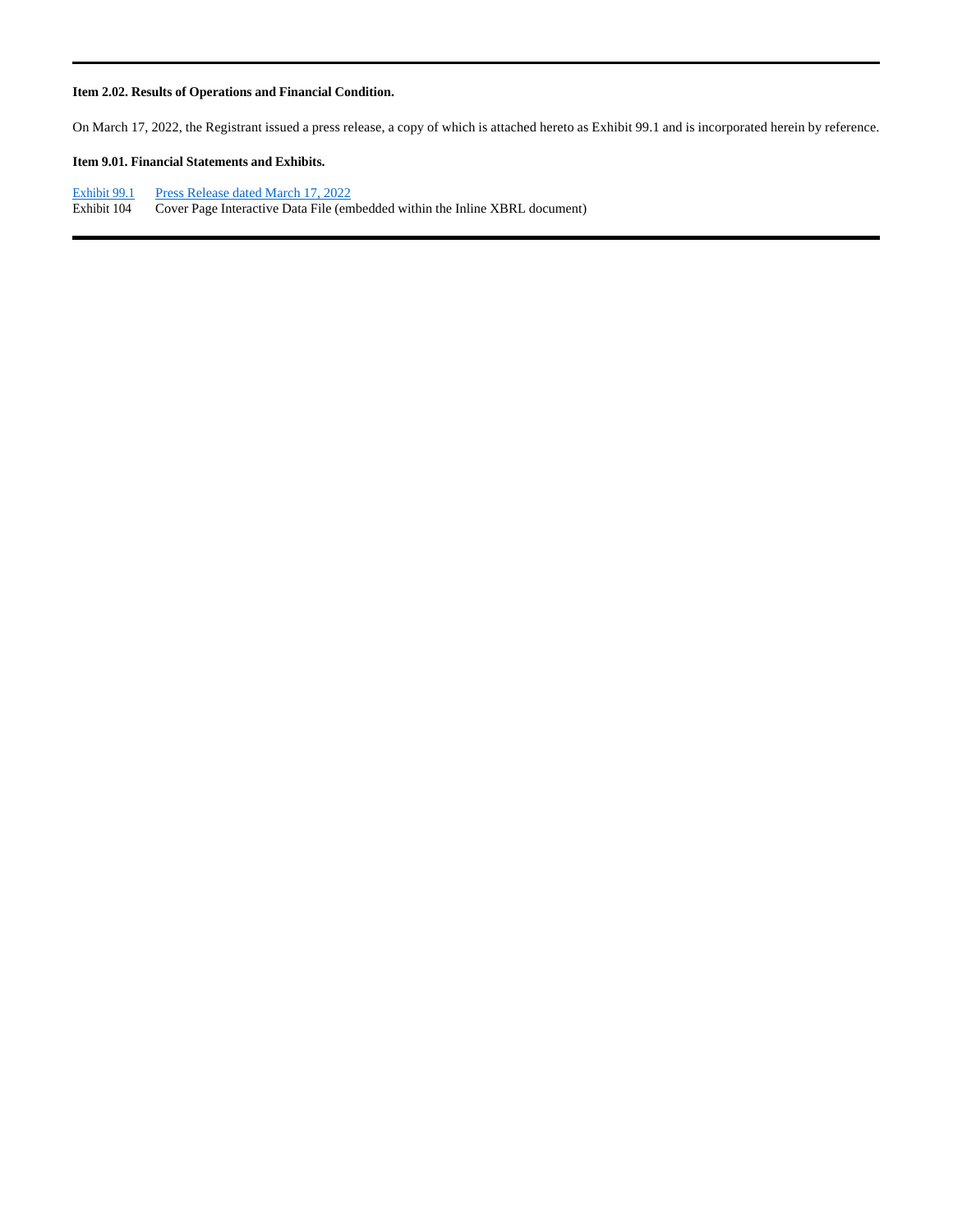#### **SIGNATURE**

Pursuant to the requirements of the Securities Exchange Act of 1934, the registrant has duly caused this report to be signed on its behalf by the undersigned hereunto duly authorized.

### **United-Guardian, Inc.**

Date: March 17, 2022 By: /s/ Ken Globus

Ken Globus President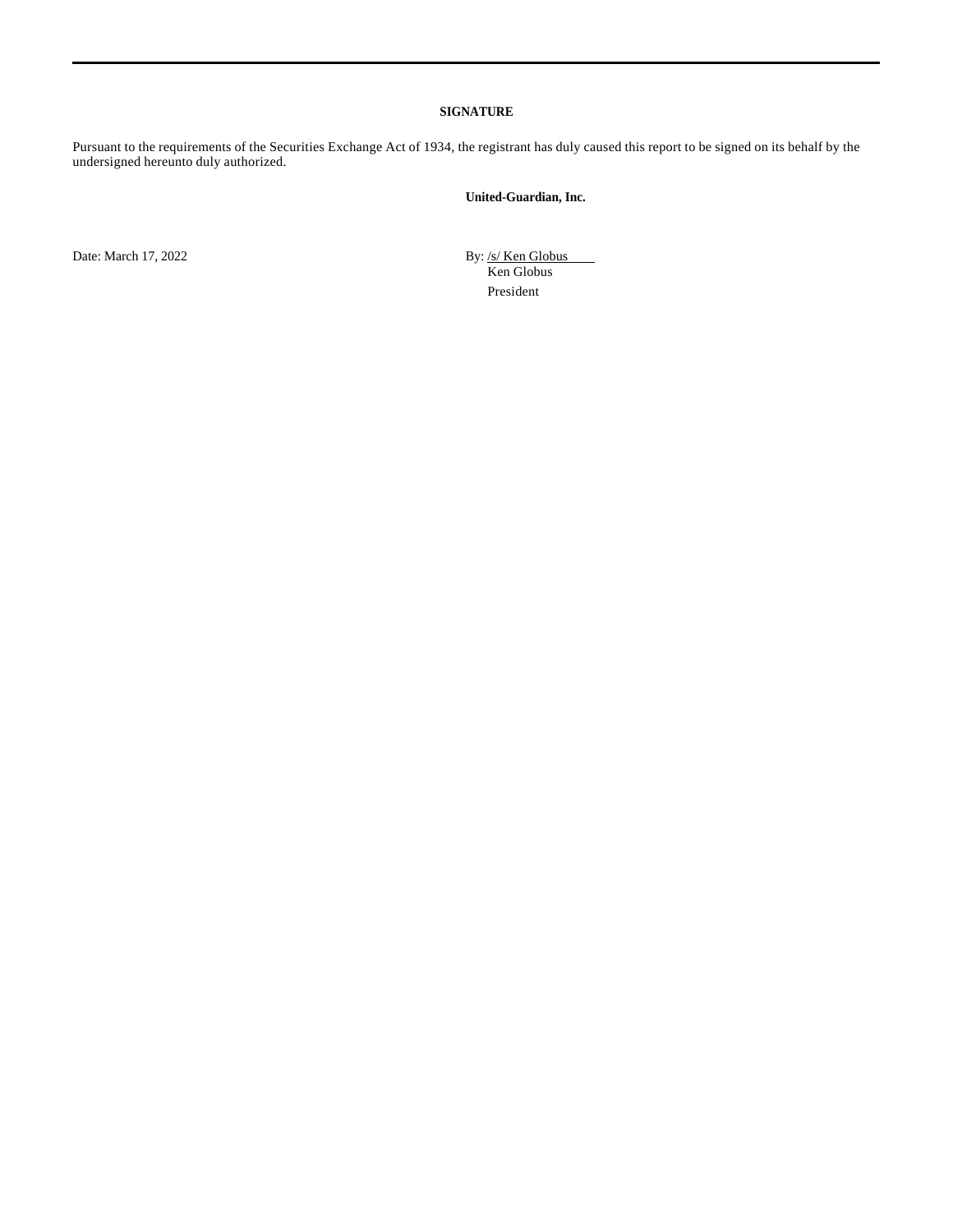# **United-Guardian Reports Strong 2021 Financial Results**

HAUPPAUGE, N.Y., March 17, 2022 (GLOBE NEWSWIRE) -- United-Guardian, Inc. (NASDAQ:UG) reported that net income for FY 2021 increased by 41% over FY 2020, resulting in one of the company's most profitable years ever. Net sales for the year increased by 27% from \$10,986,081 in 2020 to \$13,929,629 in 2021, generating net income of \$4,658,542 (\$1.01 per share) in 2021 compared with \$3,304,978 (\$0.72 per share) in 2020.

Ken Globus, President of United-Guardian, stated, "With the global economy gradually recovering from the damage caused by the coronavirus pandemic, we have experienced a significant increase in demand for our cosmetic ingredients, with sales of those products increasing by 61% during 2021. While much of the increase was the result of a resurgence of sales into China, we also experienced a significant sales increase in Europe, particularly in the United Kingdom, where sales increased by 42%. At the same time, sales of our pharmaceutical products remained strong, as they have throughout the pandemic, and sales of our medical products increased by 6%. We are hopeful that sales of all these products will continue to grow in 2022. There are several ongoing projects that we hope will enable us to continue to expand our "natural" cosmetic products line, and our R&D department is working closely with both new and existing medical products customers to develop new products for them, which should further increase sales of our water-based medical lubricants. There is general optimism that we are finally through the worst of the pandemic, and that the global economy and the markets for our products will continue to improve. The future seems much brighter than it has in a long time, and we intend to continue working closely with our marketing partners, as well as our customers, to continue to bring new and innovative products to the cosmetic and medical markets."

United-Guardian is a manufacturer of cosmetic ingredients, personal and health care products, pharmaceuticals, and specialty industrial products.

Contact: Ken Globus (631) 273-0900

NOTE: This press release contains both historical and "forward-looking statements" within the meaning of the Private Securities Litigation Reform Act of 1995. These statements about the company's expectations or beliefs concerning future events, such as financial performance, business prospects, and similar matters, are being made in reliance upon the "safe harbor" provisions of that Act. Such statements are subject to a variety of factors that could cause the company's actual results or performance to differ materially from the anticipated results or performance expressed or implied by such forward-looking statements. For further information about the risks and uncertainties that may affect the company's business please refer to the company's reports and filings with the Securities and Exchange Commission.

## **FINANCIAL RESULTS FOR THE YEARS ENDED DECEMBER 31, 2021 AND DECEMBER 31, 2020**

## **STATEMENTS OF INCOME**

|                                 | Years ended December 31, |    |            |  |
|---------------------------------|--------------------------|----|------------|--|
|                                 | 2021                     |    | 2020       |  |
| Net sales                       | \$<br>13,929,629         | \$ | 10,986,081 |  |
| Costs and expenses:             |                          |    |            |  |
| Cost of sales                   | 5,747,931                |    | 4,872,335  |  |
| Operating expenses              | 2,035,970                |    | 2,026,368  |  |
| Research and development        | 478,642                  |    | 451,208    |  |
| <b>Total costs and expenses</b> | 8,262,543                |    | 7,349,911  |  |
|                                 |                          |    |            |  |